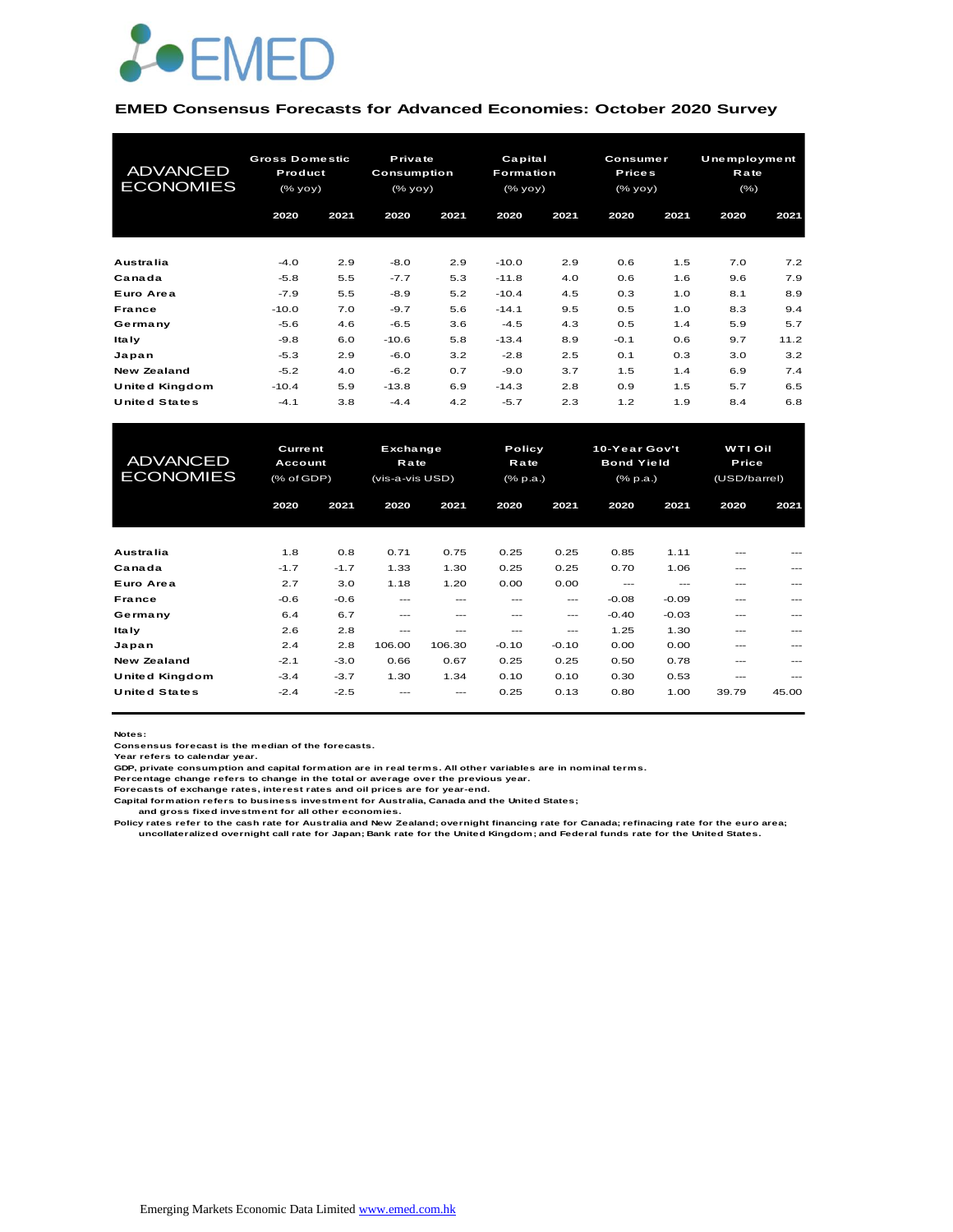

#### **EMED Consensus Forecasts for Emerging Markets: October 2020 Survey**

| <b>EMERGING</b><br><b>MARKETS</b> | <b>Gross Domestic</b><br>Product<br>(% yoy) |      | <b>Private</b><br>Consumption<br>$(%$ (% yoy) |      | <b>Fixed</b><br>Investment<br>(% yoy) |        | Consumer<br><b>Prices</b><br>(% yoy) |      | <b>Unemployment</b><br>Rate<br>$(\% )$ |      |
|-----------------------------------|---------------------------------------------|------|-----------------------------------------------|------|---------------------------------------|--------|--------------------------------------|------|----------------------------------------|------|
|                                   | 2020                                        | 2021 | 2020                                          | 2021 | 2020                                  | 2021   | 2020                                 | 2021 | 2020                                   | 2021 |
|                                   |                                             |      |                                               |      |                                       |        |                                      |      |                                        |      |
| Argentina                         | $-9.6$                                      | 4.1  | $-11.7$                                       | 3.2  | $-16.3$                               | $-1.1$ | 43.2                                 | 40.0 | 12.4                                   | 12.3 |
| <b>Brazil</b>                     | $-6.0$                                      | 3.6  | $-7.1$                                        | 3.3  | $-6.7$                                | 6.8    | 2.8                                  | 3.1  | 13.5                                   | 13.3 |
| Chile                             | $-5.4$                                      | 5.1  | $-10.6$                                       | 6.9  | $-10.3$                               | 4.7    | 2.8                                  | 2.6  | 11.1                                   | 10.4 |
| China                             | 2.0                                         | 8.0  | 1.8                                           | 10.7 | 2.8                                   | 6.6    | 2.8                                  | 2.1  | 4.4                                    | 4.4  |
| Colombia                          | $-6.8$                                      | 4.7  | $-8.4$                                        | 2.6  | $-21.1$                               | 8.0    | 2.6                                  | 2.6  | 17.3                                   | 14.5 |
| <b>Czech Republic</b>             | $-6.2$                                      | 5.4  | $-2.5$                                        | 3.1  | $-9.8$                                | 1.1    | 3.1                                  | 2.0  | 2.9                                    | 3.3  |
| <b>Hong Kong</b>                  | $-6.5$                                      | 4.2  | $-10.1$                                       | 4.0  | $-10.1$                               | 6.9    | 0.9                                  | 1.7  | 5.7                                    | 4.2  |
| Hungary                           | $-6.0$                                      | 5.5  | $-3.5$                                        | 5.2  | $-11.2$                               | 1.0    | 3.4                                  | 3.0  | 4.6                                    | 4.6  |
| India*                            | $-8.0$                                      | 7.9  | $-10.8$                                       | 13.0 | $-23.9$                               | 13.0   | 5.2                                  | 4.2  | $\frac{1}{2}$                          | 6.3  |
| Indonesia                         | $-1.9$                                      | 5.4  | $-1.7$                                        | 5.0  | $-3.1$                                | 3.6    | 2.2                                  | 2.7  | 6.3                                    | 6.0  |
| Malaysia                          | $-5.0$                                      | 6.5  | $-5.2$                                        | 11.4 | $-19.0$                               | 2.3    | $-1.0$                               | 1.8  | 4.2                                    | 3.6  |
| <b>Mexico</b>                     | $-9.5$                                      | 3.5  | $-7.7$                                        | 3.9  | $-17.9$                               | 5.4    | 3.4                                  | 3.5  | 5.6                                    | 5.1  |
| <b>Philippines</b>                | $-7.8$                                      | 7.6  | $-7.9$                                        | 4.1  | $-18.8$                               | 7.0    | 2.4                                  | 2.7  | 10.1                                   | 7.5  |
| Poland                            | $-4.0$                                      | 4.5  | $-3.5$                                        | 3.6  | $-10.7$                               | $-2.2$ | 3.4                                  | 2.5  | 4.7                                    | 5.4  |
| Russia                            | $-4.8$                                      | 3.1  | $-5.3$                                        | 3.7  | $-6.1$                                | 4.5    | 3.3                                  | 3.8  | 5.9                                    | 5.1  |
| Singapore                         | $-5.7$                                      | 5.0  | $-9.6$                                        | 3.6  | $-10.9$                               | 19.3   | $-0.3$                               | 1.1  | 3.2                                    | 2.8  |
| South Korea                       | $-1.2$                                      | 3.2  | $-4.1$                                        | 3.6  | 2.9                                   | 2.9    | 0.5                                  | 1.0  | 4.2                                    | 4.0  |
| <b>Taiwan</b>                     | 0.7                                         | 3.5  | $-0.3$                                        | 2.9  | 4.0                                   | 3.6    | $-0.2$                               | 0.9  | 4.0                                    | 3.8  |
| <b>Thailand</b>                   | $-7.4$                                      | 5.0  | $-3.3$                                        | 2.9  | $-8.1$                                | 5.3    | $-1.0$                               | 1.0  | 2.2                                    | 1.5  |
| Turkey                            | $-3.6$                                      | 4.8  | $-2.1$                                        | 4.3  | $-2.8$                                | 12.5   | 11.7                                 | 10.5 | 14.5                                   | 13.8 |

|                       |                        | <b>Money</b><br>Supply M2 |                          | <b>Merchandise</b>  | <b>Merchandise</b>       |                                                | <b>Current</b> |            | <b>Exchange</b> |                 |  |
|-----------------------|------------------------|---------------------------|--------------------------|---------------------|--------------------------|------------------------------------------------|----------------|------------|-----------------|-----------------|--|
| <b>EMERGING</b>       |                        |                           |                          | <b>Exports</b>      | <b>Imports</b>           |                                                | <b>Account</b> |            |                 | Rate            |  |
| <b>MARKETS</b>        | $(%$ (% yoy)           |                           | $(%$ (% yoy)             |                     |                          | $(% \mathsf{A}\rightarrow \mathsf{A})$ (% yoy) |                | (% of GDP) |                 | (vis-a-vis USD) |  |
|                       | 2020                   | 2021                      | 2020                     | 2021                | 2020                     | 2021                                           | 2020           | 2021       | 2020            | 2021            |  |
|                       |                        |                           |                          |                     |                          |                                                |                |            |                 |                 |  |
|                       |                        |                           |                          |                     |                          |                                                |                |            |                 |                 |  |
| Argentina             | 83.6                   | 42.0                      | $-6.0$                   | 3.7                 | $-13.1$                  | 6.5                                            | 2.2            | 0.9        | 82.56           | 111.18          |  |
| <b>Brazil</b>         | 29.0                   | 9.0                       | $-4.5$                   | 9.7                 | $-13.5$                  | 10.4                                           | $-1.0$         | $-1.5$     | 5.30            | 5.05            |  |
| Chile                 | 10.0                   | 9.0                       | $-5.0$                   | 6.0                 | $-13.0$                  | 10.0                                           | $-0.6$         | $-2.3$     | 800             | 760             |  |
| China                 | 10.5                   | 9.0                       | $-0.3$                   | 4.9                 | $-3.0$                   | 6.8                                            | 1.4            | 0.8        | 6.85            | 6.81            |  |
| Colombia              | 10.9                   | 6.4                       | $-27.3$                  | $-1.7$              | $-24.1$                  | 0.5                                            | $-3.7$         | $-3.3$     | 3725            | 3663            |  |
| <b>Czech Republic</b> | $\qquad \qquad \cdots$ | $\hspace{0.05cm} \ldots$  | $-5.9$                   | 16.6                | $-2.0$                   | 13.6                                           | $-0.9$         | 0.5        | 22.9            | 22.6            |  |
| <b>Hong Kong</b>      | 5.6                    | 3.0                       | $-5.9$                   | 3.7                 | $-7.4$                   | 4.4                                            | 3.0            | 4.0        | 7.80            | 7.80            |  |
| Hungary               | $---$                  | $---$                     | $\sim$ $\sim$            | $\cdots$            | $\hspace{0.05cm} \ldots$ | $\cdots$                                       | $-1.5$         | 0.0        | 301             | 297             |  |
| India*                | $---$                  | $---$                     | $-10.5$                  | 9.9                 | $-26.3$                  | 15.3                                           | 0.6            | $-0.8$     | 74              | 74              |  |
| Indonesia             | $---$                  | $\cdots$                  | $-6.5$                   | 2.5                 | $-13.6$                  | $-0.7$                                         | $-1.5$         | $-2.0$     | 14740           | 14430           |  |
| Malaysia              | $---$                  | ---                       | $\hspace{0.05cm} \ldots$ | $\qquad \qquad - -$ | $\hspace{0.05cm} \ldots$ | $\cdots$                                       | 1.5            | 1.9        | 4.20            | 4.09            |  |
| <b>Mexico</b>         | 9.8                    | 9.1                       | $-14.5$                  | 12.1                | $-16.0$                  | 11.6                                           | O.1            | $-0.7$     | 22.7            | 22.1            |  |
| <b>Philippines</b>    | $\qquad \qquad -$      | $\hspace{0.05cm} \ldots$  | $-10.0$                  | 1.9                 | $-16.6$                  | 6.4                                            | 0.4            | $-0.7$     | 49.0            | 50.1            |  |
| Poland                | $\frac{1}{2}$          | $\sim$ $\sim$             | $\frac{1}{2}$            | $\cdots$            | $\cdots$                 | $\cdots$                                       | 1.6            | 1.0        | 3.82            | 3.79            |  |
| Russia                | 14.5                   | 10.0                      | $-15.5$                  | 6.3                 | $-18.2$                  | 11.1                                           | 1.8            | 2.3        | 73.0            | 71.2            |  |
| Singapore             | $\frac{1}{2}$          | $\sim$ $\sim$             | $\hspace{0.05cm} \ldots$ | $\frac{1}{2}$       | $\hspace{0.05cm} \ldots$ | $\frac{1}{2}$                                  | 17.3           | 17.8       | 1.38            | 1.36            |  |
| <b>South Korea</b>    | 10.2                   | 9.0                       | $-6.2$                   | 3.6                 | $-5.2$                   | 4.3                                            | 3.0            | 3.4        | 1175            | 1152            |  |
| Taiwan                | 4.4                    | 4.5                       | $-2.3$                   | 3.5                 | $-4.8$                   | 3.5                                            | 11.5           | 11.0       | 29.5            | 29.2            |  |
| <b>Thailand</b>       | 4.0                    | 5.0                       | $-11.2$                  | 4.5                 | $-16.2$                  | 6.5                                            | 3.5            | 5.6        | 31.2            | 30.6            |  |
| Turkey                | 35.0                   | 18.0                      | $-21.9$                  | 8.2                 | $-4.1$                   | 1.8                                            | $-3.2$         | $-3.1$     | 7.31            | 7.26            |  |
|                       |                        |                           |                          |                     |                          |                                                |                |            |                 |                 |  |

**Notes:** 

**Consensus forecast is the median of the forecasts.**

**Year refers to calendar year except for India for which fiscal year (April to March) is used.**

**GDP, private consumption and fixed investment are in real terms. All other variables are in nominal terms.**

**Percentage change refers to change in the total or average over the previous year, except for money supply growth which is** 

 **based on year-end figures.**

**Forecasts of exchange rates and interest rates are for year-end.**

**\*Forecasts for India are FY20/21 and FY21/22**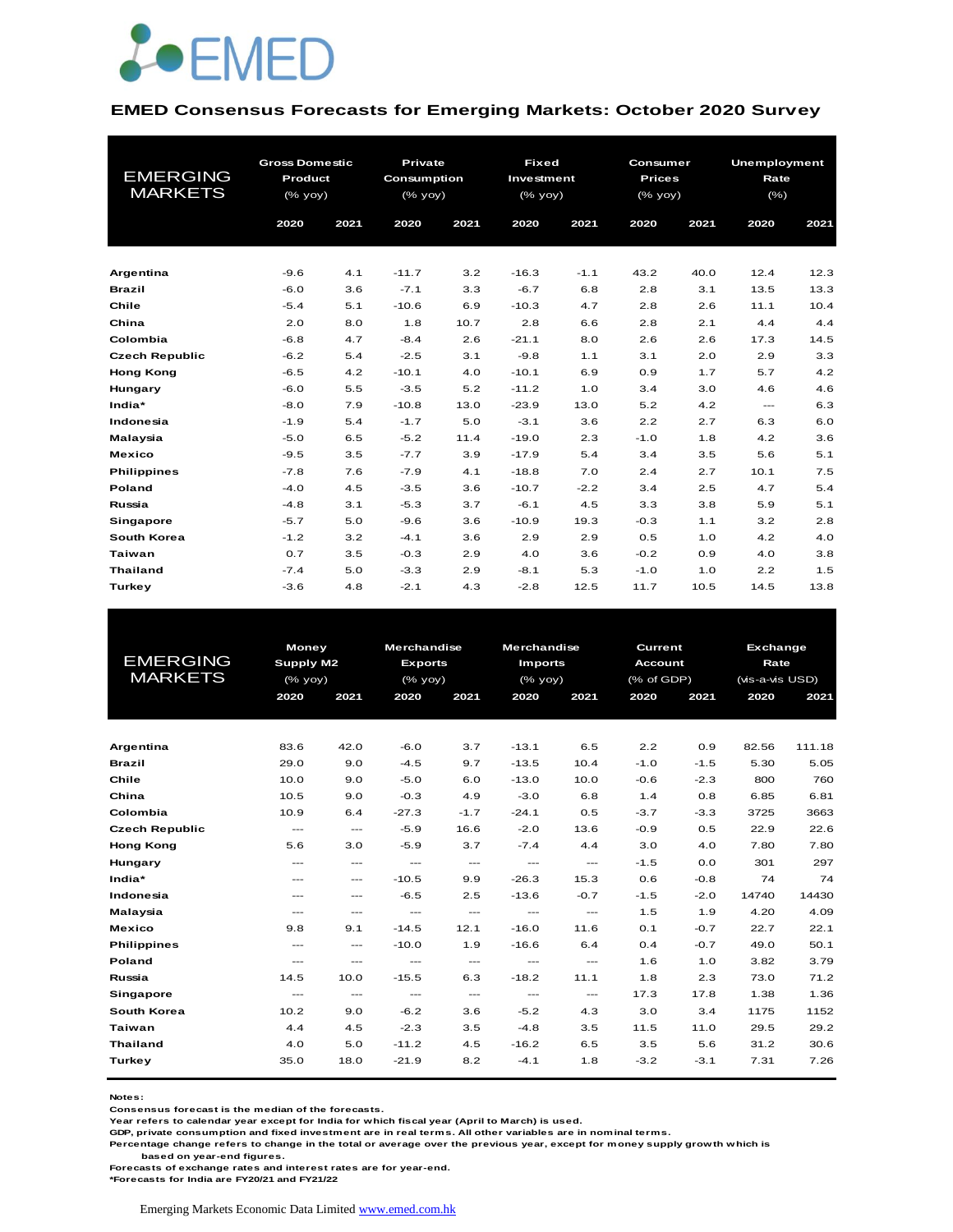### **EMED Consensus Forecasts for the United States: October 2020 Survey**

| <b>UNITED STATES</b>                | <b>Gross Domestic</b><br><b>Product</b><br>(% yoy) |      | Consumer<br><b>Prices</b><br>(% yoy) |      | <b>UNITED STATES</b>          | <b>Gross Domestic</b><br><b>Product</b><br>(% yoy) |      | <b>Consumer</b><br><b>Prices</b><br>$(\%$ yoy) |      |
|-------------------------------------|----------------------------------------------------|------|--------------------------------------|------|-------------------------------|----------------------------------------------------|------|------------------------------------------------|------|
|                                     | 2020                                               | 2021 | 2020                                 | 2021 |                               | 2020                                               | 2021 | 2020                                           | 2021 |
| <b>ABN AMRO</b>                     | $-4.8$                                             | 3.4  | 1.2                                  | 2.0  | <b>NAR</b>                    | $-6.0$                                             | 4.0  | 0.3                                            | 1.9  |
| <b>Action Economics</b>             | $-3.7$                                             | 5.3  | 1.3                                  | 2.6  | National Bank of Canada       | $-3.8$                                             | 2.8  | 1.2                                            | 1.9  |
| <b>Bank Julius Baer</b>             | $-3.9$                                             | 3.5  | 1.1                                  | 1.5  | <b>NIESR</b>                  | $-7.1$                                             | 5.3  | 0.7                                            | 1.4  |
| <b>BayernLB</b>                     | $-4.0$                                             | 3.0  | 0.9                                  | 1.5  | <b>Northern Trust</b>         | $-3.2$                                             | 4.0  | 0.8                                            | 1.8  |
| <b>Berenberg Capital Markets</b>    | $-3.7$                                             | 3.8  | 1.2                                  | 1.8  | <b>PNC</b>                    | $-4.3$                                             | 4.0  | 1.1                                            | 1.4  |
| <b>BMO Capital Markets</b>          | $-4.0$                                             | 4.0  | 1.2                                  | 2.0  | Prometeia                     | $-4.2$                                             | 3.9  | 1.1                                            | 1.6  |
| <b>Capital Economics</b>            | $-3.7$                                             | 4.5  | 1.3                                  | 2.5  | Royal Bank of Canada          | $-3.4$                                             | 3.6  | 1.2                                            | 1.7  |
| <b>CIBC World Markets</b>           | $-6.2$                                             | 7.0  | 1.0                                  | 2.5  | <b>RWI</b>                    | $-3.6$                                             | 4.2  | 1.1                                            | 1.9  |
| <b>Comerica Bank</b>                | $-5.1$                                             | 2.7  | 1.2                                  | 2.1  | <b>Schroders</b>              | $-4.1$                                             | 3.7  | 1.1                                            | 1.4  |
| Commerzbank                         | $-4.0$                                             | 4.3  | 1.2                                  | 2.0  | <b>Scotia Capital</b>         | $-3.9$                                             | 4.0  | 1.4                                            | 2.1  |
| <b>Credit Suisse</b>                | $-3.8$                                             | 3.8  | 1.2                                  | 2.0  | <b>Societe Generale</b>       | $-4.2$                                             | 3.4  | 1.2                                            | 1.7  |
| Daiwa Institute of Research         | $-5.3$                                             | 3.2  | 1.1                                  | 1.7  | <b>Standard &amp; Poor's</b>  | $-4.0$                                             | 3.9  | 1.6                                            | 1.9  |
| Danske Bank                         | $-4.3$                                             | 4.5  | 1.3                                  | 2.1  | <b>TD Economics</b>           | $-4.0$                                             | 3.4  | 1.3                                            | 2.6  |
| Deka Bank                           | $-3.4$                                             | 4.9  | 1.2                                  | 1.7  | University of Michigan - RSQE | $-4.5$                                             | 3.7  | 1.1                                            | 1.7  |
| Desjardins                          | $-4.0$                                             | 3.4  | 1.3                                  | 1.9  | <b>UOB</b>                    | $-4.5$                                             | 2.8  | 0.9                                            | 1.2  |
| DZ Bank                             | $-4.3$                                             | 3.5  | 1.2                                  | 1.8  | <b>Wells Fargo</b>            | $-3.8$                                             | 4.4  | 1.3                                            | 1.9  |
| Erste Group Bank AG                 | $-4.3$                                             | 3.8  | 1.2                                  | 1.9  |                               |                                                    |      |                                                |      |
| <b>Fannie Mae</b>                   | $-3.6$                                             | 4.1  | 1.3                                  | 2.6  |                               |                                                    |      |                                                |      |
| <b>First Trust Advisors</b>         | $-3.8$                                             | 3.8  | 1.3                                  | 2.5  | <b>CONSENSUS</b>              |                                                    |      |                                                |      |
| <b>IFO Munich Institute</b>         | $-4.7$                                             | 4.1  | 1.0                                  | 1.4  | Median                        | $-4.0$                                             | 3.8  | 1.2                                            | 1.9  |
| Intesa Sanpaolo                     | -4.3                                               | 2.9  | 0.8                                  | 1.9  | Mean                          | $-4.2$                                             | 3.9  | 1.1                                            | 1.9  |
| <b>Kiel Institute</b>               | $-4.1$                                             | 3.8  | 1.3                                  | 2.3  | High                          | $-3.2$                                             | 7.0  | 1.6                                            | 2.6  |
| <b>Moody's Analytics</b>            | $-4.3$                                             | 3.5  | 1.3                                  | 2.0  | Low                           | $-7.1$                                             | 2.7  | 0.3                                            | 1.2  |
| <b>Mortgage Bankers Association</b> | $-3.7$                                             | 3.3  | 1.2                                  | 2.4  | <b>Standard Deviation</b>     | 0.8                                                | 0.8  | 0.2                                            | 0.4  |

 *Continues in the next column…*

Emerging Markets Economic Data Limited www.emed.com.hk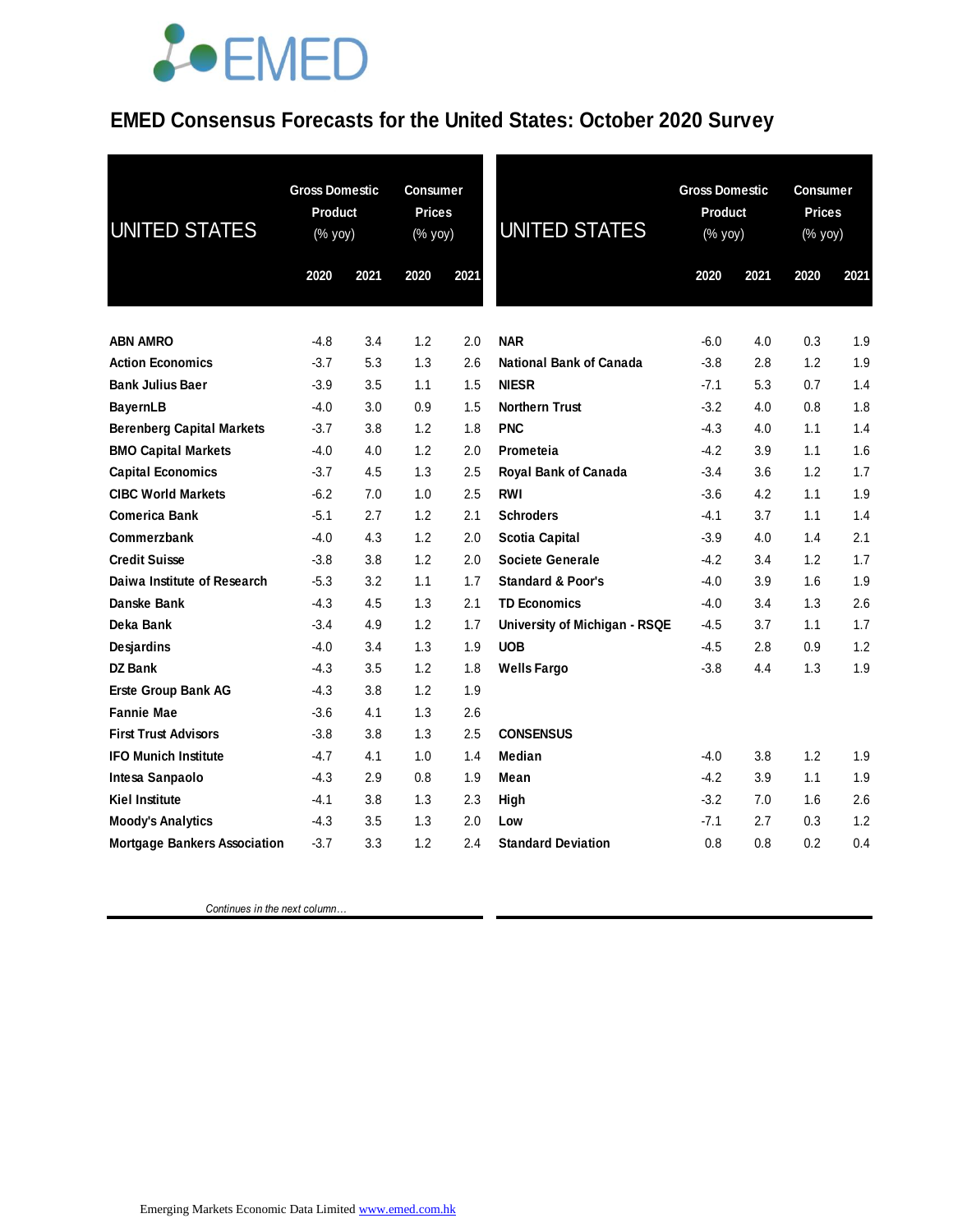### **EMED Consensus Forecasts for the Euro Area: October 2020 Survey**

| <b>Gross Domestic</b><br><b>Product</b><br>(% yoy) |      | <b>Consumer</b><br><b>Prices</b><br>(% yoy) |      | <b>EURO AREA</b>             | <b>Gross Domestic</b><br><b>Product</b><br>$(\%$ yoy) |      | <b>Consumer</b><br><b>Prices</b><br>(% yoy) |      |
|----------------------------------------------------|------|---------------------------------------------|------|------------------------------|-------------------------------------------------------|------|---------------------------------------------|------|
| 2020                                               | 2021 | 2020                                        | 2021 |                              | 2020                                                  | 2021 | 2020                                        | 2021 |
|                                                    |      |                                             |      |                              |                                                       |      |                                             |      |
| $-7.4$                                             | 3.6  | 0.4                                         | 1.0  | Prometeia                    | $-8.0$                                                | 5.3  | 0.3                                         | 1.1  |
| $-7.4$                                             | 6.0  | 0.2                                         | 0.7  | Rabobank                     | $-8.9$                                                | 4.3  | 0.4                                         | 1.5  |
| $-8.7$                                             | 3.9  | 0.2                                         | 1.4  | Royal Bank of Canada         | $-9.1$                                                | 4.7  | 0.4                                         | 1.0  |
| $-7.8$                                             | 5.4  | 0.4                                         | 0.6  | <b>RWI</b>                   | $-7.4$                                                | 5.6  | 0.4                                         | 1.2  |
| $-7.0$                                             | 6.0  | 0.3                                         | 0.9  | <b>Schroders</b>             | $-7.8$                                                | 6.2  | 0.3                                         | 1.1  |
| $-7.4$                                             | 6.1  | 0.3                                         | 0.8  | <b>Scotia Capital</b>        | $-8.3$                                                | 5.3  | 0.5                                         | 1.0  |
| $-6.5$                                             | 5.5  | 0.4                                         | 0.9  | <b>Societe Generale</b>      | $-6.8$                                                | 3.9  | 0.3                                         | 0.8  |
| $-8.0$                                             | 5.5  | 0.2                                         | 0.7  | <b>Standard &amp; Poor's</b> | $-7.4$                                                | 6.1  | 0.2                                         | 1.0  |
| $-8.3$                                             | 5.5  | 0.3                                         | 0.8  | <b>TD Economics</b>          | $-7.4$                                                | 6.3  | 0.4                                         | 1.1  |
| $-7.8$                                             | 6.0  | 0.3                                         | 0.9  | <b>UOB</b>                   | $-8.0$                                                | 5.2  | 0.4                                         | 1.0  |
| $-8.3$                                             | 6.3  | 0.3                                         | 1.2  | <b>Wells Fargo</b>           | $-8.3$                                                | 5.2  | 0.4                                         | 1.1  |
| $-7.6$                                             | 5.4  | 0.2                                         | 1.1  |                              |                                                       |      |                                             |      |
| $-7.6$                                             | 5.5  | 0.5                                         | 1.5  |                              |                                                       |      |                                             |      |
| $-8.0$                                             | 5.9  | 0.3                                         | 1.0  |                              |                                                       |      |                                             |      |
| $-8.3$                                             | 5.9  | 0.2                                         | 1.1  | <b>CONSENSUS</b>             |                                                       |      |                                             |      |
| $-7.0$                                             | 5.3  | 0.5                                         | 1.7  | <b>Median</b>                | $-7.8$                                                | 5.4  | 0.3                                         | 1.0  |
| $-9.1$                                             | 5.1  | 0.5                                         | 1.1  | Mean                         | $-7.8$                                                | 5.3  | 0.3                                         | 1.0  |
| $-8.0$                                             | 3.8  | 0.3                                         | 0.1  | High                         | $-6.5$                                                | 6.3  | 0.5                                         | 1.7  |
| $-8.8$                                             | 4.6  | 0.3                                         | 0.9  | Low                          | $-9.1$                                                | 3.6  | 0.0                                         | 0.1  |
| $-6.9$                                             | 4.9  | 0.0                                         | 0.9  | <b>Standard Deviation</b>    | 0.7                                                   | 0.8  | 0.1                                         | 0.3  |
|                                                    |      |                                             |      |                              |                                                       |      |                                             |      |

 *Continues in the next column…*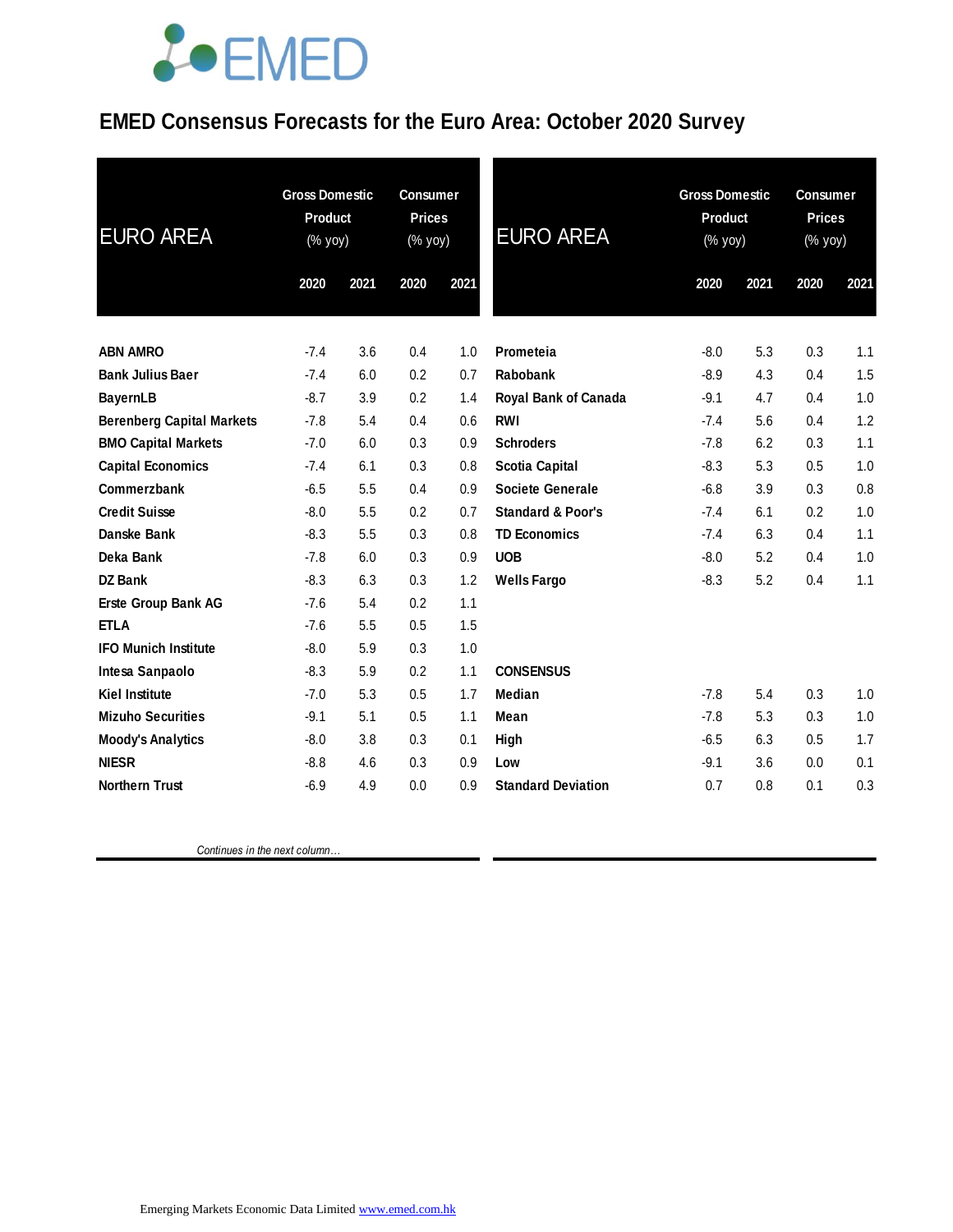### **EMED Consensus Forecasts for Japan: October 2020 Survey**

| <b>JAPAN</b>                     | <b>Gross Domestic</b><br>Product<br>(% yoy) |      | <b>Consumer</b><br><b>Prices</b><br>$(% \mathsf{y}\right)$ (% $\overline{\mathsf{y}}$ oy) |        | <b>JAPAN</b>              | <b>Gross Domestic</b><br><b>Product</b><br>(% yoy) |      | <b>Consumer</b><br><b>Prices</b><br>$(% \mathsf{Y}^{\prime }\mathsf{Y}^{\prime }\mathsf{Y}^{\prime })$ |        |
|----------------------------------|---------------------------------------------|------|-------------------------------------------------------------------------------------------|--------|---------------------------|----------------------------------------------------|------|--------------------------------------------------------------------------------------------------------|--------|
|                                  | 2020                                        | 2021 | 2020                                                                                      | 2021   |                           | 2020                                               | 2021 | 2020                                                                                                   | 2021   |
| <b>ABN AMRO</b>                  | $-5.6$                                      | 1.9  | 0.2                                                                                       | 0.5    | <b>Northern Trust</b>     | $-4.3$                                             | 3.1  | $-1.0$                                                                                                 | 0.2    |
| <b>Bank Julius Baer</b>          | $-5.7$                                      | 2.5  | 0.2                                                                                       | 0.2    | Prometeia                 | $-7.3$                                             | 4.3  | 1.4                                                                                                    | 0.3    |
| <b>BayernLB</b>                  | $-4.5$                                      | 2.0  | $-0.3$                                                                                    | 0.3    | <b>RWI</b>                | $-5.4$                                             | 3.8  | 0.2                                                                                                    | 0.4    |
| <b>Berenberg Capital Markets</b> | $-5.8$                                      | 3.0  | 0.1                                                                                       | 0.3    | <b>Schroders</b>          | $-4.6$                                             | 3.6  | $-0.3$                                                                                                 | $-0.4$ |
| <b>BMO Capital Markets</b>       | $-5.0$                                      | 4.0  | 0.2                                                                                       | 0.5    | <b>Scotia Capital</b>     | $-4.9$                                             | 2.7  | $-0.4$                                                                                                 | 0.5    |
| <b>Capital Economics</b>         | $-5.3$                                      | 3.5  | 0.0                                                                                       | $-0.2$ | <b>Societe Generale</b>   | $-4.4$                                             | 4.5  | 0.1                                                                                                    | 0.5    |
| Commerzbank                      | $-5.0$                                      | 2.5  | 0.2                                                                                       | 0.5    | <b>TD Economics</b>       | $-5.1$                                             | 3.1  | 0.2                                                                                                    | 1.2    |
| <b>Credit Suisse</b>             | $-5.0$                                      | 1.5  | $-0.2$                                                                                    | 0.1    | <b>UOB</b>                | $-6.0$                                             | 3.0  | 0.0                                                                                                    | 1.1    |
| Daiwa Institute of Research      | $-5.8$                                      | 2.1  | $-0.3$                                                                                    | $-0.9$ | <b>Wells Fargo</b>        | $-6.0$                                             | 2.1  | 0.1                                                                                                    | 0.2    |
| Danske Bank                      | $-5.9$                                      | 2.3  | 0.1                                                                                       | 0.2    |                           |                                                    |      |                                                                                                        |        |
| Deka Bank                        | $-4.6$                                      | 4.3  | 0.1                                                                                       | 0.0    |                           |                                                    |      |                                                                                                        |        |
| <b>DZ Bank</b>                   | $-6.0$                                      | 2.6  | 0.2                                                                                       | 0.4    |                           |                                                    |      |                                                                                                        |        |
| <b>IFO Munich Institute</b>      | $-4.9$                                      | 2.8  | 0.3                                                                                       | 0.2    | <b>CONSENSUS</b>          |                                                    |      |                                                                                                        |        |
| Intesa Sanpaolo                  | $-5.9$                                      | 3.0  | $-0.1$                                                                                    | 0.2    | <b>Median</b>             | $-5.3$                                             | 2.8  | 0.1                                                                                                    | 0.3    |
| <b>JCER</b>                      | $-6.0$                                      | 1.7  | $-0.1$                                                                                    | 0.7    | Mean                      | $-5.2$                                             | 2.9  | 0.1                                                                                                    | 0.3    |
| <b>Kiel Institute</b>            | $-0.4$                                      | 1.7  | 1.1                                                                                       | 0.9    | <b>High</b>               | $-0.4$                                             | 4.5  | 1.4                                                                                                    | 1.2    |
| <b>Moody's Analytics</b>         | $-5.6$                                      | 2.8  | 0.0                                                                                       | 0.8    | Low                       | $-7.3$                                             | 1.5  | $-1.0$                                                                                                 | $-0.9$ |
| <b>NIESR</b>                     | $-4.9$                                      | 3.1  | 0.7                                                                                       | 0.2    | <b>Standard Deviation</b> | 1.2                                                | 0.8  | 0.4                                                                                                    | 0.4    |

 *Continues in the next column…*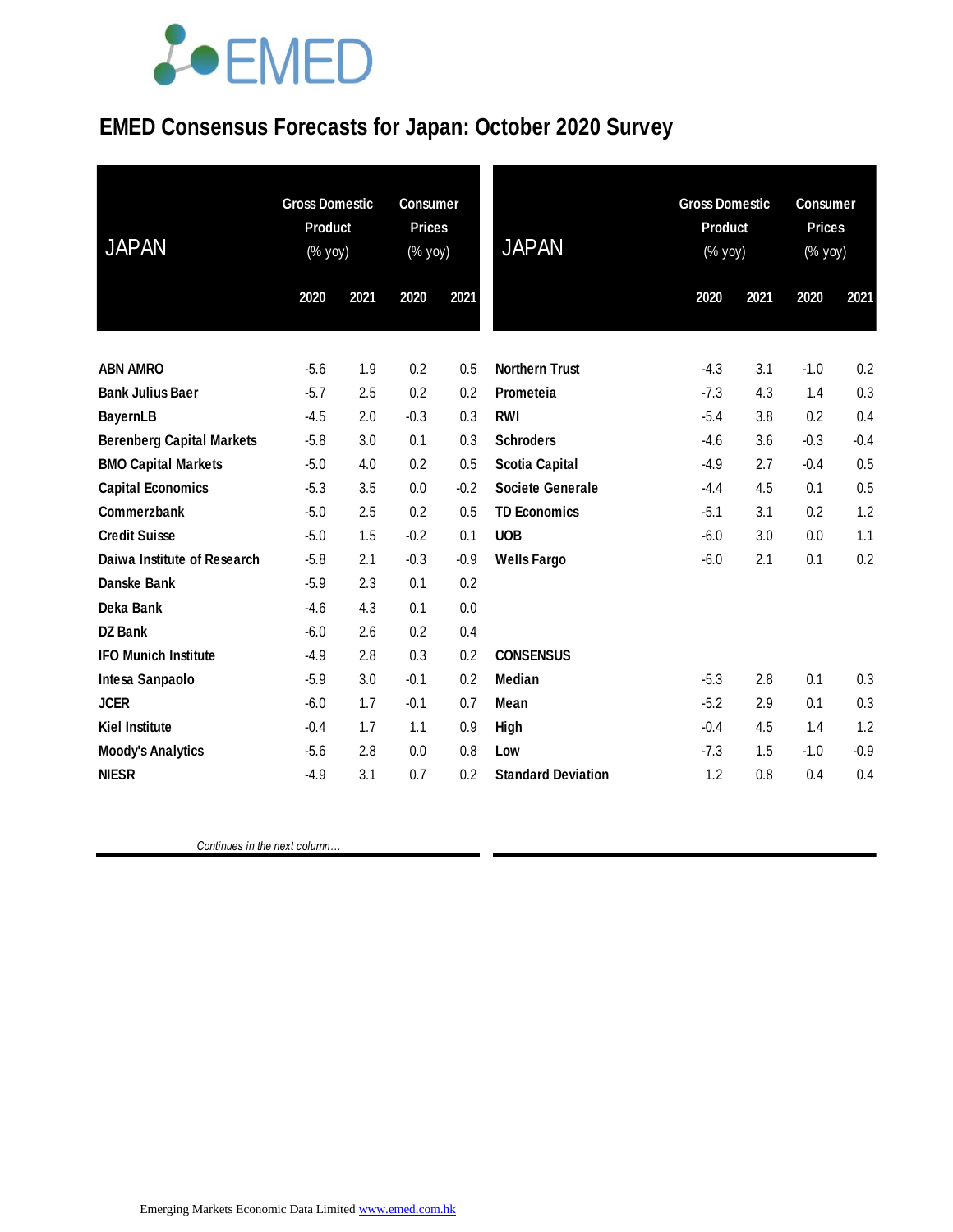### **EMED Consensus Forecasts for China: October 2020 Survey**

| <b>CHINA</b>                     | <b>Gross Domestic</b><br>Product<br>(% yoy) |      | <b>Consumer</b><br><b>Prices</b><br>(% yoy) |      | <b>CHINA</b>                 | <b>Gross Domestic</b><br><b>Product</b><br>(% yoy) |      | <b>Consumer</b><br><b>Prices</b><br>(% yoy) |      |
|----------------------------------|---------------------------------------------|------|---------------------------------------------|------|------------------------------|----------------------------------------------------|------|---------------------------------------------|------|
|                                  | 2020                                        | 2021 | 2020                                        | 2021 |                              | 2020                                               | 2021 | 2020                                        | 2021 |
| <b>ABN AMRO</b>                  | 2.0                                         | 8.0  | 3.0                                         | 2.5  | <b>NIESR</b>                 | 2.1                                                | 8.1  | 3.2                                         | 2.9  |
| <b>Bank Julius Baer</b>          | 1.2                                         | 8.8  | 3.0                                         | 1.9  | <b>Northern Trust</b>        | 5.0                                                | 5.1  | 1.5                                         | 2.3  |
| <b>Bank of East Asia</b>         | 2.0                                         | 7.9  | 2.8                                         | 2.0  | <b>RWI</b>                   | 1.4                                                | 9.0  | 3.1                                         | 3.0  |
| <b>BayernLB</b>                  | 1.0                                         | 7.5  | 3.0                                         | 1.6  | <b>Schroders</b>             | 2.1                                                | 7.0  | 2.9                                         | 2.1  |
| <b>Berenberg Capital Markets</b> | 2.5                                         | 5.0  | 3.2                                         | 2.1  | <b>Scotia Capital</b>        | 2.1                                                | 8.5  | 2.3                                         | 2.5  |
| <b>BMO Capital Markets</b>       | 2.0                                         | 8.0  | 3.1                                         | 2.1  | <b>Societe Generale</b>      | 2.5                                                | 7.5  | 2.8                                         | 1.8  |
| <b>Capital Economics</b>         | 2.0                                         | 9.5  | 2.5                                         | 1.5  | <b>Standard &amp; Poor's</b> | 1.2                                                | 7.4  | 3.1                                         | 1.7  |
| Commerzbank                      | 1.7                                         | 8.0  | 2.5                                         | 2.3  | <b>UOB</b>                   | 1.8                                                | 8.2  | 3.0                                         | 3.0  |
| <b>Credit Suisse</b>             | 3.3                                         | 5.6  | 2.7                                         | 2.5  | <b>Wells Fargo</b>           | 2.4                                                | 9.9  | 2.8                                         | 2.1  |
| Daiwa Institute of Research      | 1.8                                         | 6.5  | 2.9                                         | 2.5  |                              |                                                    |      |                                             |      |
| Danske Bank                      | 1.0                                         | 9.0  | 2.7                                         | 2.2  |                              |                                                    |      |                                             |      |
| Deka Bank                        | 2.4                                         | 9.0  | 2.8                                         | 2.1  |                              |                                                    |      |                                             |      |
| <b>DZ Bank</b>                   | 1.8                                         | 8.8  | 2.8                                         | 2.1  | <b>CONSENSUS</b>             |                                                    |      |                                             |      |
| <b>IFO Munich Institute</b>      | 1.9                                         | 10.1 | 3.2                                         | 2.7  | <b>Median</b>                | 2.0                                                | 8.1  | 2.8                                         | 2.1  |
| Intesa Sanpaolo                  | 2.1                                         | 7.6  | 2.6                                         | 2.1  | Mean                         | 2.1                                                | 8.1  | 2.8                                         | 2.2  |
| JP Morgan                        | 2.3                                         | 8.7  | 2.5                                         | 0.6  | <b>High</b>                  | 5.0                                                | 10.1 | 3.2                                         | 3.0  |
| <b>Kiel Institute</b>            | 2.0                                         | 9.7  | 3.2                                         | 2.3  | Low                          | 1.0                                                | 5.0  | 1.5                                         | 0.6  |
| <b>Moody's Analytics</b>         | 3.3                                         | 9.4  | 2.7                                         | 2.9  | <b>Standard Deviation</b>    | 0.8                                                | 1.3  | 0.4                                         | 0.5  |

 *Continues in the next column…*